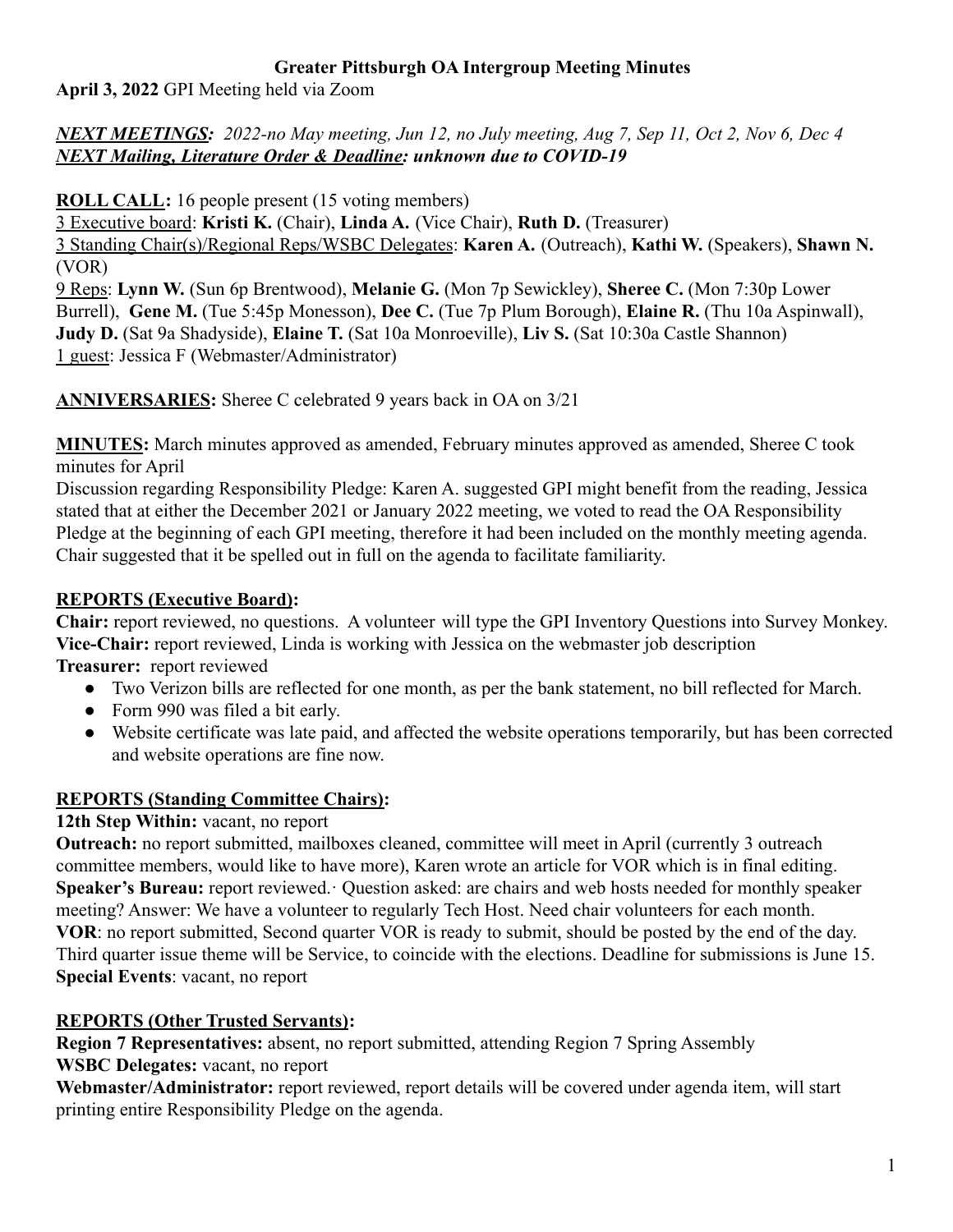### **OLD BUSINESS:**

- **Board Development**: on hold pending completion of the GPI inventory
- **Updating GPI Website:** new website shared, uses more responsive format, most information is the same. No committee specific pages as yet, or password protected document storage.
	- Kristi reported that it looks spiffy on a smartphone
	- The Tech committee will confirm that all links are working
	- Executive Board and/or Tech Committee will look at GPI Newcomers and other documents
	- Comments/suggestions re: the new website will be taken until May 5
	- Member asked for link to WSO 55+ page be added to homepage, Jessica will add it to her list for consideration

## **● GPI Intergroup Inventory:**

- **○** Chair spoke with the volunteer who was typing in the survey. The survey will take approximately 19 minutes to complete. There is no ability to save and complete it later, it will need to be done in one sitting. There will be no cost to GPI for the survey.
- **○** Chair emphasized that this is an Intergroup Inventory, NOT an all-member survey. The survey link will be sent to the Executive Board, Standing Chairs, Intergroup reps, not all groups/members.
- **○** Active committee members could also legitimately participate if they wish to. (heads up to Committee Chairs)
- **○** May 15 Deadline to complete Survey/Inventory.
- **○** Q: The Intro to the Mother Document helps to set the tone of purpose of the Inventory. A: Jess will send link to the source document.
- **○** Motion was made to remove gender identity question from the survey, motion passed. Question regarding age was retained.
- **○** Jessica asked: Do we need feedback by May 15 (The date of the Executive Board meeting.): Chair said that is fine.

## **NEW BUSINESS:**

● **WSBC Delegate**: Tricia S is interested in attending World Service Business Conference virtually. The E-Board met to discuss and found no objections or issues with the proposed delegate. Therefore, Tricia has been appointed a WSO Delegate until the elections in the fall. We haven't had a delegate since Dorothy W, whose term ended a couple years ago. WSBC dates are April 22-30, not April 27-30, as noted on the agenda. There will be minimal cost, as it is a virtual event. Jessica noted that we voted a few years ago that we would not ask for financial help with this, since we are self-supporting. Linda replied, we can apply, but not press for funding assistance. It will be left to the Treasurer and Finance Committee to determine whether or not to apply.

# **ASK IT BASKET/GROUP CONCERNS:**

● none

## **ANNOUNCEMENTS:**

- Kathi W invited members to stay after for the GPI speaker meeting
- Please update Jessica about holiday meetings and any changes from virtual to face to face.

## **Meeting adjourned**

## **GPI Reports for 4/3/2022**

**VACANT: 12th Step Within, Special Events, Region 7 Reps-3 / Alts-2, WSBC Delegates-3 / Alts-2**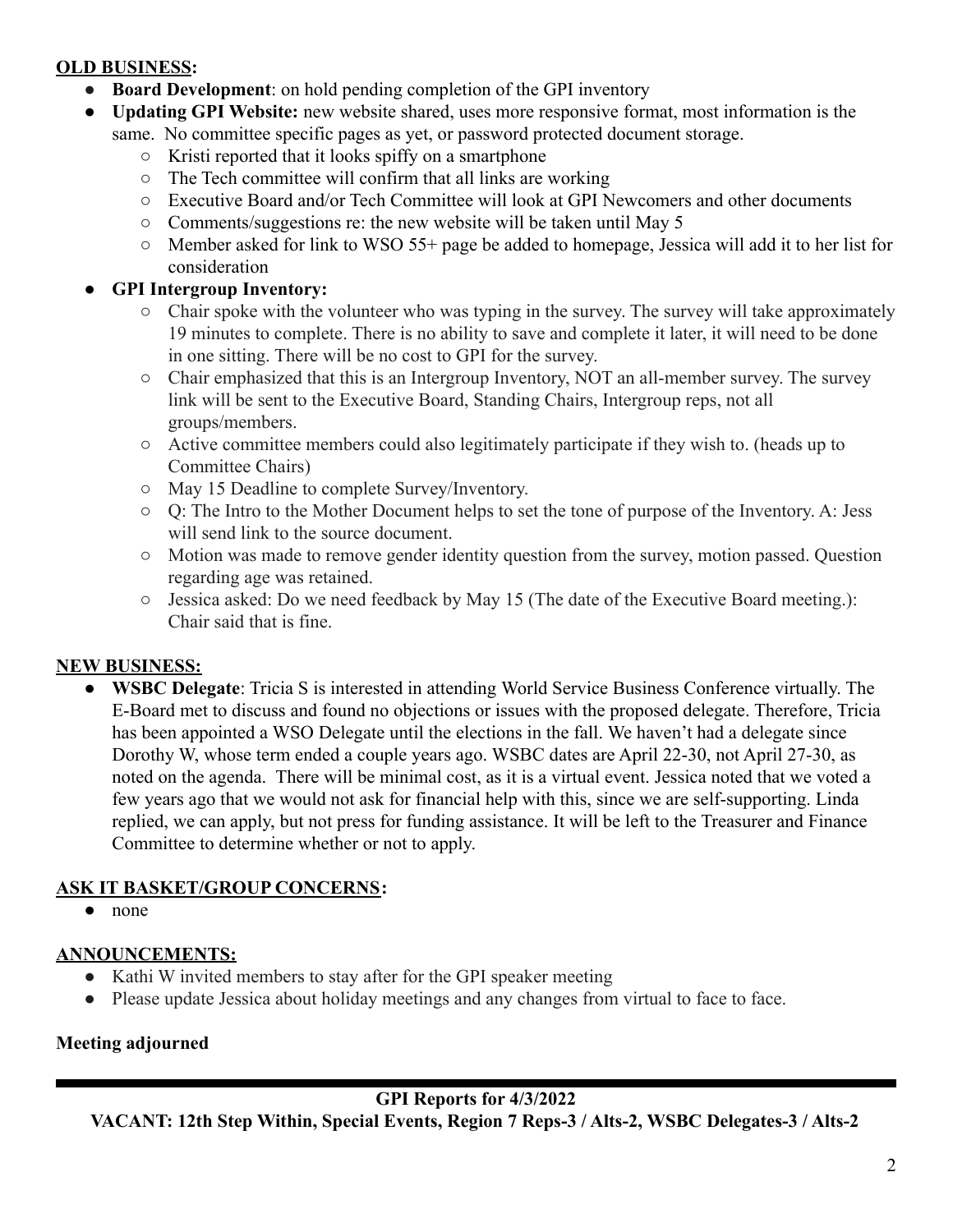### **Chair (Kristi K): March**

- Attended Executive Board Zoom meeting on 3/27, typed and distributed minutes
- Developed draft agenda for April GPI meeting
- Worked with the volunteer who is creating the IG Inventory Survey
- Cleaned out Chair, Ex Officio and Executive Board mailboxes

### **Chair (Kristi K): April Goals**

- Be available to Standing Chairs
- Clean out mailboxes
- Prep agenda and facilitate monthly Executive Board meeting
- Encourage members to attend a monthly GPI meeting as a guest
- Encourage groups to send a member to monthly GPI meetings as their IG representative

### **Vice-Chair (Linda A): March**

- Cleaned out mailboxes (including 12th step within)
- Attended Executive Board Zoom Meeting
- Prepared GPI Report

### **Vice-Chair (Linda A): April Goals**

- Clean out mailboxes
- Attend Executive Board Zoom Meeting
- Prepare report for next GPI meeting
- Be available as needed for Policy Committee needs regarding Policy & Procedure Manual updates with the Webmaster's job description

### **Treasurer (Ruth D): March**

- Paid all bills
- Deposited group contributions & was available to facilitate electronic donations by groups
- Updated spreadsheet, reconciled spreadsheet with bank statement
- Attended Executive Board Zoom meeting
- Cleaned out Treasurer and Finance Committee emails
- Filed Form 990 with the IRS

### **Treasurer (Ruth D): April Goals**

- Clean out Treasurer and Finance Committee mailboxes
- Continue to receive and (distribute where appropriate) mail from PO Box
- Pay all bills and deposit group contributions and other receipts
- Update spreadsheet, reconcile bank statement with spreadsheet
- Attend Executive Board Zoom meeting
- Be available to facilitate electronic donations by groups
- Create Event Expense Reporting Form to track all expenses
- Seek out potential candidates for next treasurer effective October 2022

### **Outreach (Karen A): no report submitted**

### **Speakers Bureau (Kathi W): March**

- Obtained speaker and chair for April 3 speaker meeting
- No requests received for speakers for OA meetings

### **Speakers Bureau (Kathi W): April Goals**

- Arrange meeting chair, speaker & Zoom host for June Speaker Meeting
- Continue to update current speakers list for both speakers and moderators
- Fulfill requests for speakers at OA meetings as needed